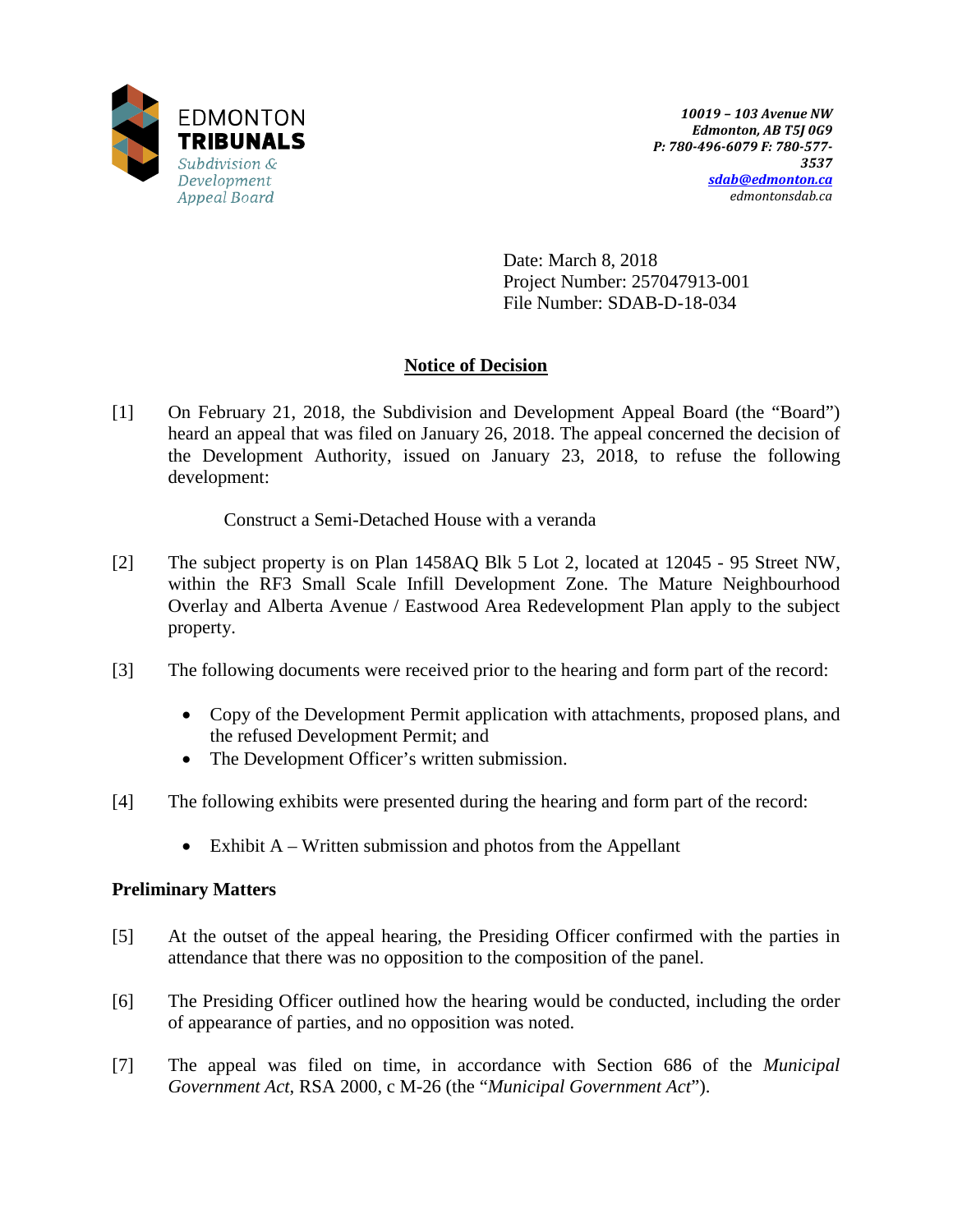### **Summary of Hearing**

- *i) Position of the Appellant, Vida Nova Homes*
- [8] Mr. T. Fernandes appeared to represent Vida Nova Homes and reviewed his written submission with the Board, marked Exhibit A. He has been building similar developments in the immediate area for the last five years and also lives in one of them.

### Site Setback

- [9] When the Appellant first submitted his application, he complied with the front setback requirement. A new bylaw came into effect on September 1, 2017, and he now requires a variance.
- [10] The house immediately to the south is uncharacteristic of the block because it is set back more than double than that of any of the other homes along the blockface.
- [11] The Appellant showed the plot plan of the proposed development and photos of the original home on the site. The proposed development will be set back further than the original home on the lot and will be in line with the adjacent home to the north.

#### Site Area

- [12] Very few of the 33 foot-wide lots in this area would ever be able to meet the minimum required site area of 442.4 square metres as they are too short. Vida Nova Homes have built thirteen front-to-back Semi-detached homes in this area, with three more under construction, and only one was able to meet the minimum required site area.
- [13] The subject lot is five feet longer than those that are south of 118 Avenue where he usually builds which is allowing him to increase the size of the living area on the main floor and to build a bigger ensuite on the second floor. He showed floor plans to show how this extra five feet allows him to design a better floor plan.
- [14] He did not have time to do community consultation for this appeal but he has consulted with many of the property owners within the same notification area when developing similar properties in the immediate area.
- [15] Front-to-backs style homes are helping bring new life to Alberta Avenue because they are affordable and growing in popularity among young couples and families that want to be close to downtown.
- [16] Mr. Fernandes provided the following responses to questions from the Board:
	- a) He estimated that the house immediately to the south was most likely built in the 1960's. It is a bungalow approximately 750 square feet in size and is built well into the back yard.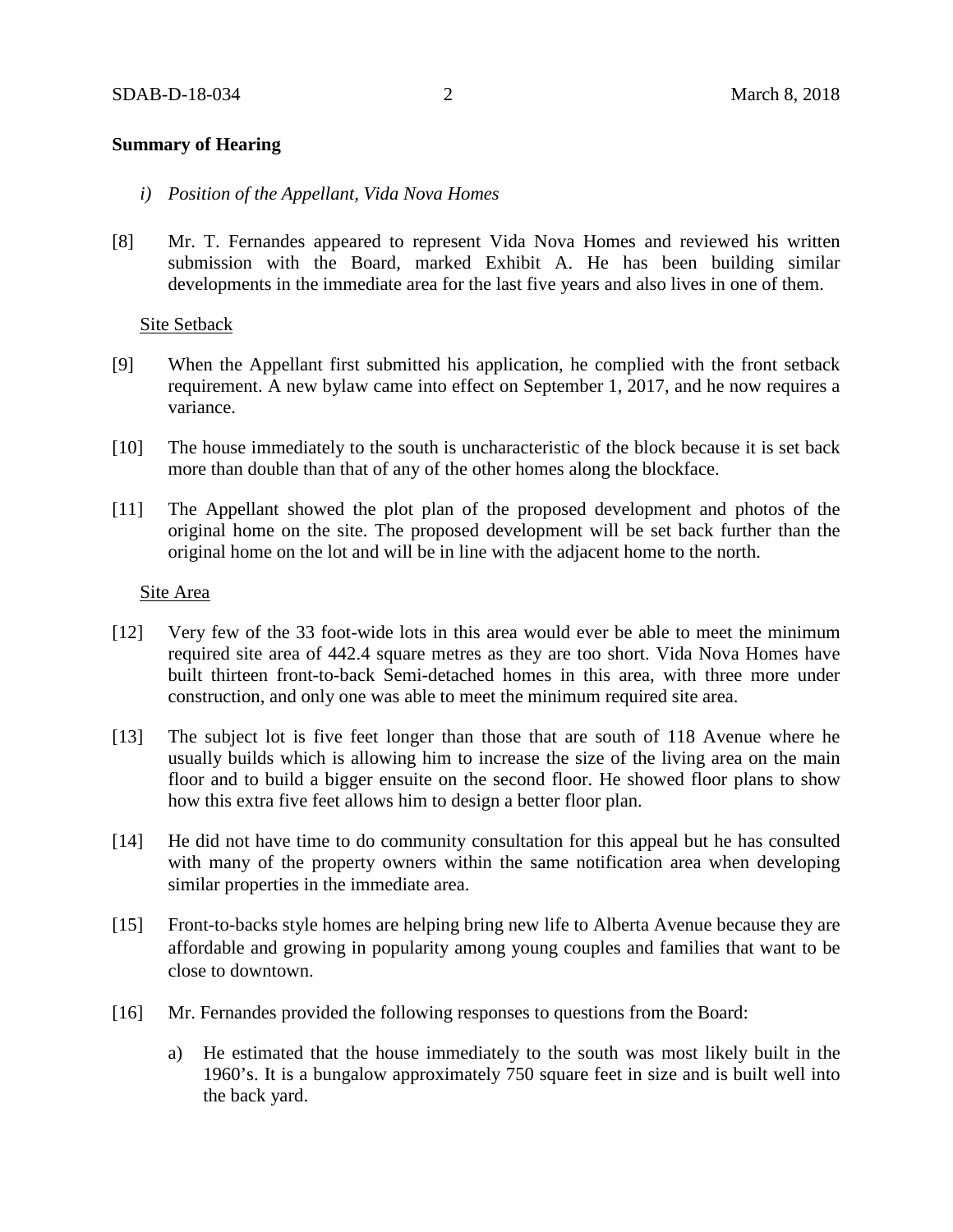- b) He is not able to set the proposed development back the required 7.63 metres as he would not meet the 40 percent rear yard requirement.
- *ii) Position of the Development Officer, Mr. B. Langille*
- [17] The Development Authority was not present and the Board relied on his written submission.

#### **Decision**

- [18] The appeal is ALLOWED and the decision of the Development Authority is REVOKED. The development is GRANTED as applied for to the Development Authority, subject to the following CONDITIONS:
	- 1. This Development Permit authorizes the development of a Semi-Detached House with a veranda. The development shall be constructed in accordance with the approved drawings.
	- 2. The Height of the principal building shall not exceed 8.9 metres as per the Height definition of Section 6.1(54) of the *Edmonton Zoning Bylaw*.
	- 3. Any future basement development may require development and building permit approvals.
	- 4. The Basement elevation of structures of two or more Storeys in Height shall be no more than 1.5 metres above Grade. The Basement elevation shall be measured as the distance between Grade level and the floor of the first Storey.
	- 5. Platform Structures greater than 1.0 metres above Grade shall require a separate development permit and shall provide privacy screening to the satisfaction of the Development Officer to prevent visual intrusion into adjacent properties.
	- 6. All unenclosed steps shall not project more than 0.60 metres into required Setbacks of 1.20 metres or greater (Reference Section 44.1(a)).
	- 7. All yards, visible from a public roadway other than a lane, shall be seeded or sodded within eighteen (18) consecutive months of the issuance of an Occupancy Certificate for the development. Alternative forms of landscaping may be substituted for seeding or sodding as specified in Section 55.2.
	- 8. Landscaping shall be developed in accordance with Section 55 of the *Edmonton Zoning Bylaw*.
	- 9. A. Landscaping shall be provided on a Site within 18 months of the occupancy of either dwelling. Trees and shrubs shall be maintained on a Site for a minimum of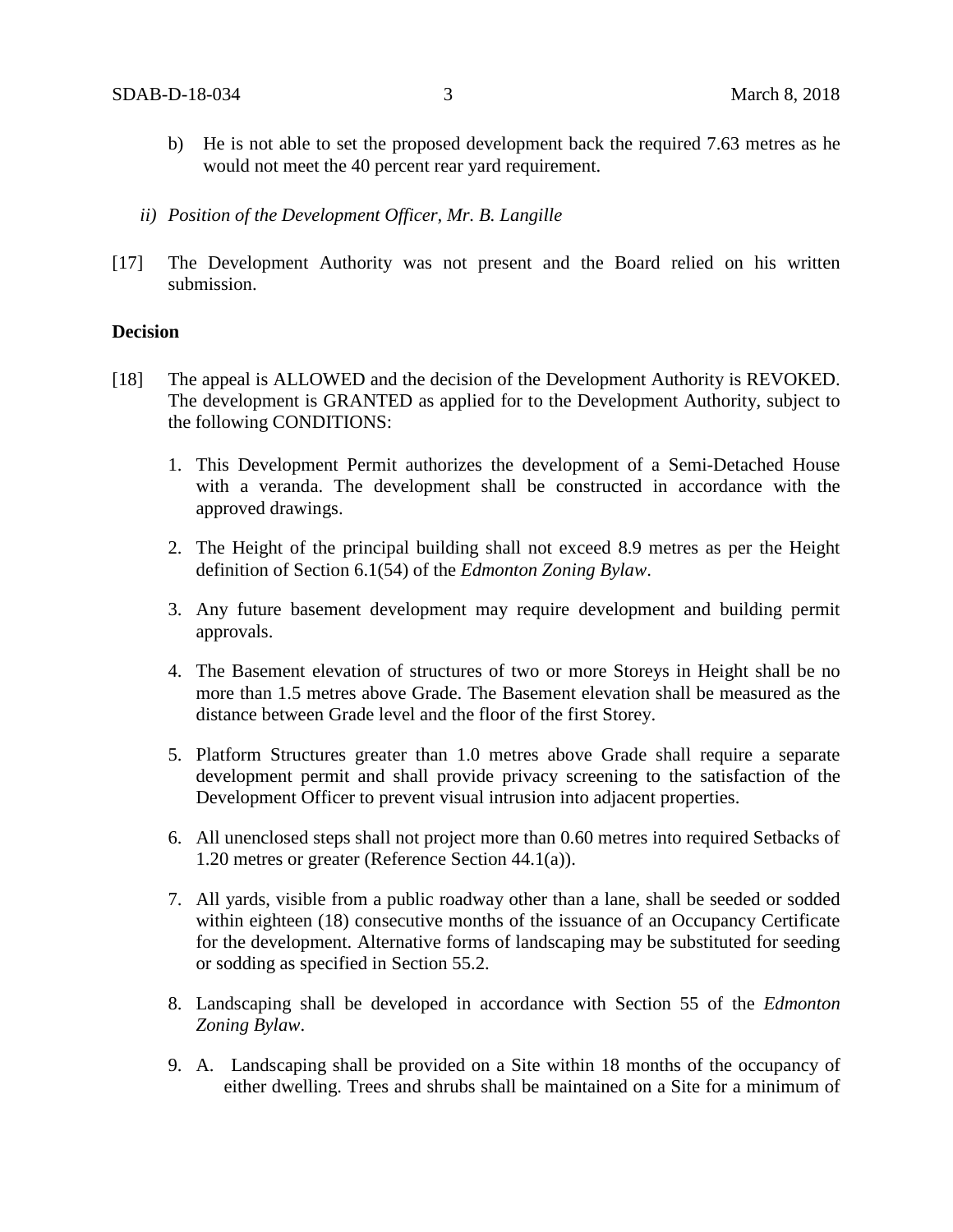42 months after the occupancy of the Single Detached House (Reference Section 55.2.1).

- B. Two deciduous trees with a minimum Caliper of 50 mm, two coniferous trees with a minimum Height of 2.5 metres and eight shrubs shall be provided on the property. Deciduous shrubs shall have a minimum Height of 300 mm and coniferous shrubs shall have a minimum spread of 450 mm (Reference Section 55.2.1).
- C. All Yards visible from a public roadway, other than a Lane, shall be seeded or sodded. Seeding or sodding may be substituted with alternate forms of ground cover, including hard decorative pavers, washed rock, shale or similar treatments, perennials, or artificial turf, provided that all areas of exposed earth are designed as either flower beds or cultivated gardens (Reference Section 55.2.1).

Development Advisements:

- i.) Lot grades must comply with the *Edmonton Drainage Bylaw 16200*. Contact Drainage Services at 780-496-5500 for lot grading inspection inquiries.
- ii.) Any future deck development greater than 0.6 metres (2 feet) in height will require development and building permit approvals
- iii.) Any future deck enclosure or cover requires a separate development and building permit approval.
- iv.) The driveway access must maintain a minimum clearance of 1.5 metres from any service pedestal and all other surface utilities.
- v.) Any hoarding or construction taking place on road right-of-way requires an OSCAM (On-Street Construction and Maintenance) permit. It should be noted that the hoarding must not damage boulevard trees. The owner or Prime Contractor must apply for an OSCAM online at: http://www.edmonton.ca/bylaws\_licences/licences\_permits/oscam-
- permit-request.aspx [19] In granting the development, the following variances to the *Edmonton Zoning Bylaw* are
- allowed:
	- 1. The minimum required Site Area of 442.20 square metres pursuant to Section 140.4(3)(a) is varied to allow a deficiency of 58.18 square metres, thereby decreasing the minimum required to 384.02 square metres.
	- 2. The minimum required Front Setback of 7.63 metres pursuant to Section 814.3(1) is varied to allow a deficiency of 2.73 metres, thereby decreasing the minimum required to 4.9 metres.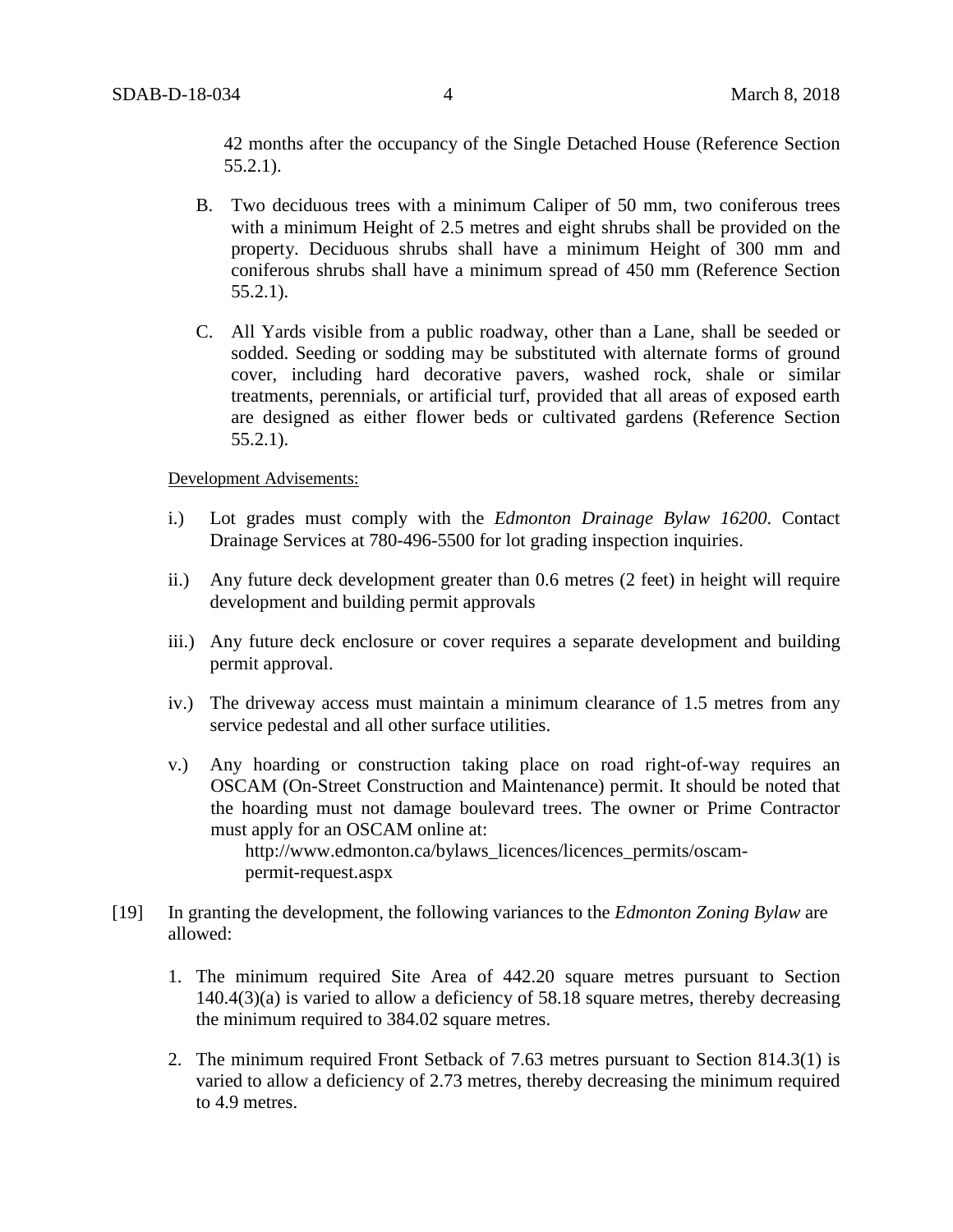#### **Reasons for Decision**

- [20] Semi-detached Housing is a Permitted Use in the RF3 Small Scale Infill Development Zone.
- [21] In granting the variance to the minimum required Site Area, the Board concurs with the Development Officer's view that this variance will have no adverse impact on the neighbouring properties or the amenities of the area.
- [22] The Board notes that front to back Semi-detached Housing already exists in the area and is characteristic of the neighbourhood.
- [23] In waiving the requirements with regard to the minimum required Front Setback, the Board notes the following:
	- a) The application of section 814.3(1) requires that the Setbacks of abutting properties be considered and in fact the Board finds that the property abutting the south side of the subject site is uncharacteristic of the area. It has a Setback of more than twice that of any other development on the subject block and in fact distorts the calculation of Setback along the blockface.
	- b) The Board notes that the proposed 4.9 metre Front Setback is within 1.5 metres of the blockface average even when the property abutting to the south is included.
	- c) Further, the Board notes that a greater Front Setback than the proposed 4.9 metres would in fact trigger two other variances:
		- 1. To the minimum required 40 percent Rear Setback as per Section 814.3(4).
		- 2. To the minimum required Amenity Area as per Section 47.
- [24] The Board notes that a community consultation was undertaken by the Development Officer and no objections were noted. Further, no letters of opposition were received by the Board nor did anyone attend in opposition to the proposed development.
- [25] The Board finds that the proposed development with the variances granted and conditions imposed will not unduly interfere with the amenities of the neighbourhood nor materially interfere with or affect the use, enjoyment or value of neighbouring parcels of land.

Noel Somerville, Presiding Officer Subdivision and Development Appeal Board

Board Members Present Mr. M. Young; Mr. R. Hachigian; Ms. E. Solez; Mr. K. Hample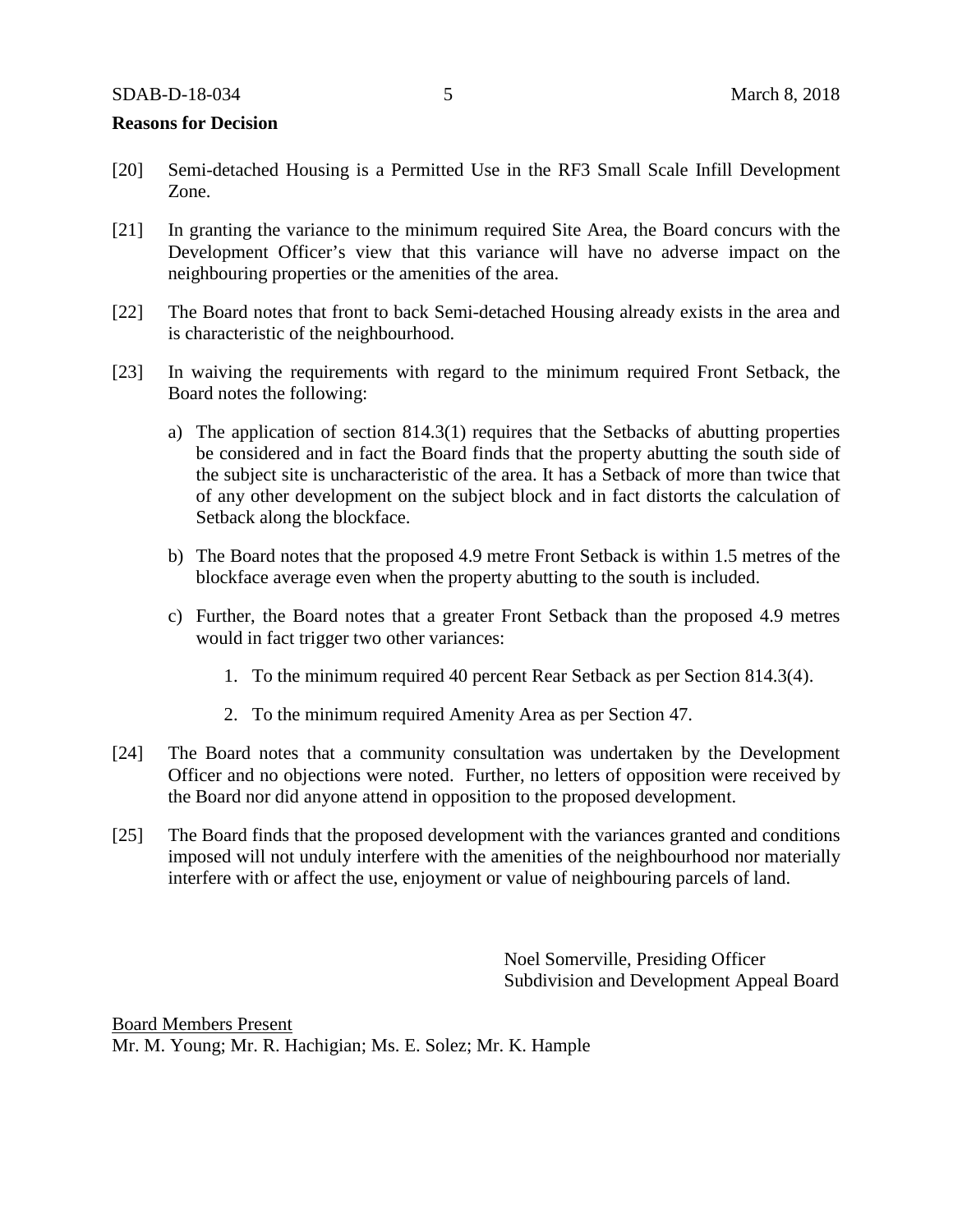#### **Important Information for the Applicant/Appellant**

- 1. This is not a Building Permit. A Building Permit must be obtained separately from the Sustainable Development Department, located on the 2nd Floor, Edmonton Tower, 10111 – 104 Avenue NW, Edmonton, AB T5J 0J4.
- 2. Obtaining a Development Permit does not relieve you from complying with:
	- a) the requirements of the *Edmonton Zoning Bylaw*, insofar as those requirements have not been relaxed or varied by a decision of the Subdivision and Development Appeal Board,
	- b) the requirements of the *Alberta Safety Codes Act*,
	- c) the *Alberta Regulation 204/207 – Safety Codes Act – Permit Regulation*,
	- d) the requirements of any other appropriate federal, provincial or municipal legislation,
	- e) the conditions of any caveat, covenant, easement or other instrument affecting a building or land.
- 3. When an application for a Development Permit has been approved by the Subdivision and Development Appeal Board, it shall not be valid unless and until any conditions of approval, save those of a continuing nature, have been fulfilled.
- 4. A Development Permit will expire in accordance to the provisions of Section 22 of the *Edmonton Zoning Bylaw, Bylaw 12800*, as amended.
- 5. This decision may be appealed to the Alberta Court of Appeal on a question of law or jurisdiction under Section 688 of the *Municipal Government Act*, RSA 2000, c M-26. If the Subdivision and Development Appeal Board is served with notice of an application for leave to appeal its decision, such notice shall operate to suspend the Development Permit.
- 6. When a decision on a Development Permit application has been rendered by the Subdivision and Development Appeal Board, the enforcement of that decision is carried out by the Sustainable Development Department, located on the 2nd Floor, Edmonton Tower, 10111 – 104 Avenue NW, Edmonton, AB T5J 0J4.

*NOTE: The City of Edmonton does not conduct independent environmental checks of land within the City. If you are concerned about the stability of this property for any purpose, you should conduct your own tests and reviews. The City of Edmonton, when issuing a development permit, makes no representations and offers no warranties as to the suitability of the property for any purpose or as to the presence or absence of any environmental contaminants on the property.*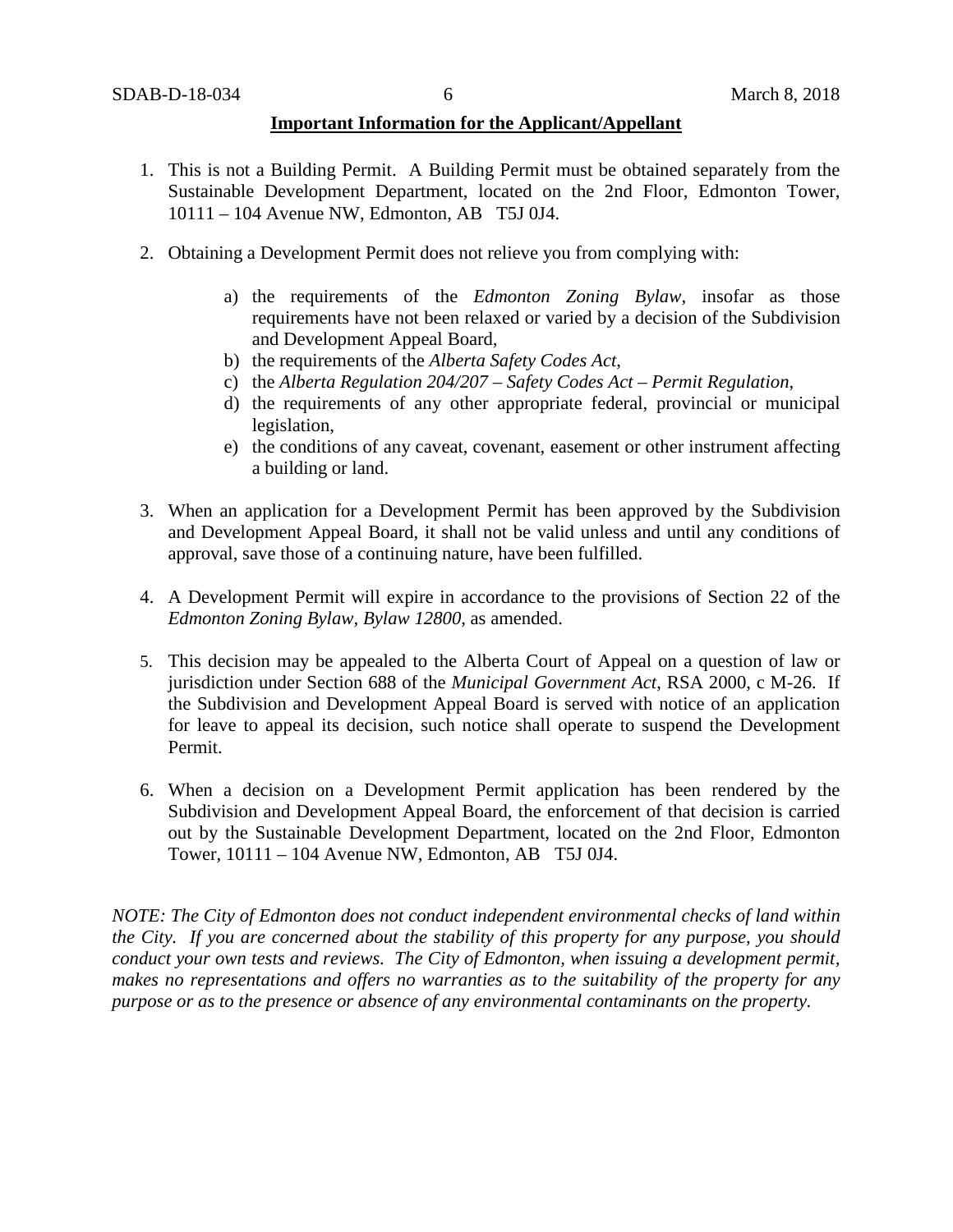

Date: March 8, 2018 Project Number: 260326944-001 File Number: SDAB-D-18-035

# **Notice of Decision**

[1] On February 21, 2018, the Subdivision and Development Appeal Board (the "Board") heard an appeal that was filed on January 24, 2018. The appeal concerned the decision of the Development Authority, issued on January 27, 2018, to refuse the following development:

> Operate a Major Home-Based Business (Repair cellphone and tablet - Dr. Fix Wireless Ltd, expires Jan 17, 2023)

- [2] The subject property is on Plan 5765Q Blk 9 Lot 30, located at 10848 73 Avenue NW, within the RF6 Medium Density Multiple Family Zone. The Medium Scale Residential Infill Overlay applies to the subject property.
- [3] The following documents were received prior to the hearing and form part of the record:
	- Copy of the Development Permit application with attachments, proposed plans, and the refused Development Permit;
	- The Development Officer's written submissions;
	- The Appellant's written submissions; and
	- One online response.
- [4] The following exhibits were presented during the hearing and form part of the record:
	- Exhibit  $A$  Photos from the Appellant
	- Exhibit B E-mail from Development Officer to the Appellant dated November 8, 2017

# **Preliminary Matters**

[5] At the outset of the appeal hearing, the Presiding Officer confirmed with the parties in attendance that there was no opposition to the composition of the panel.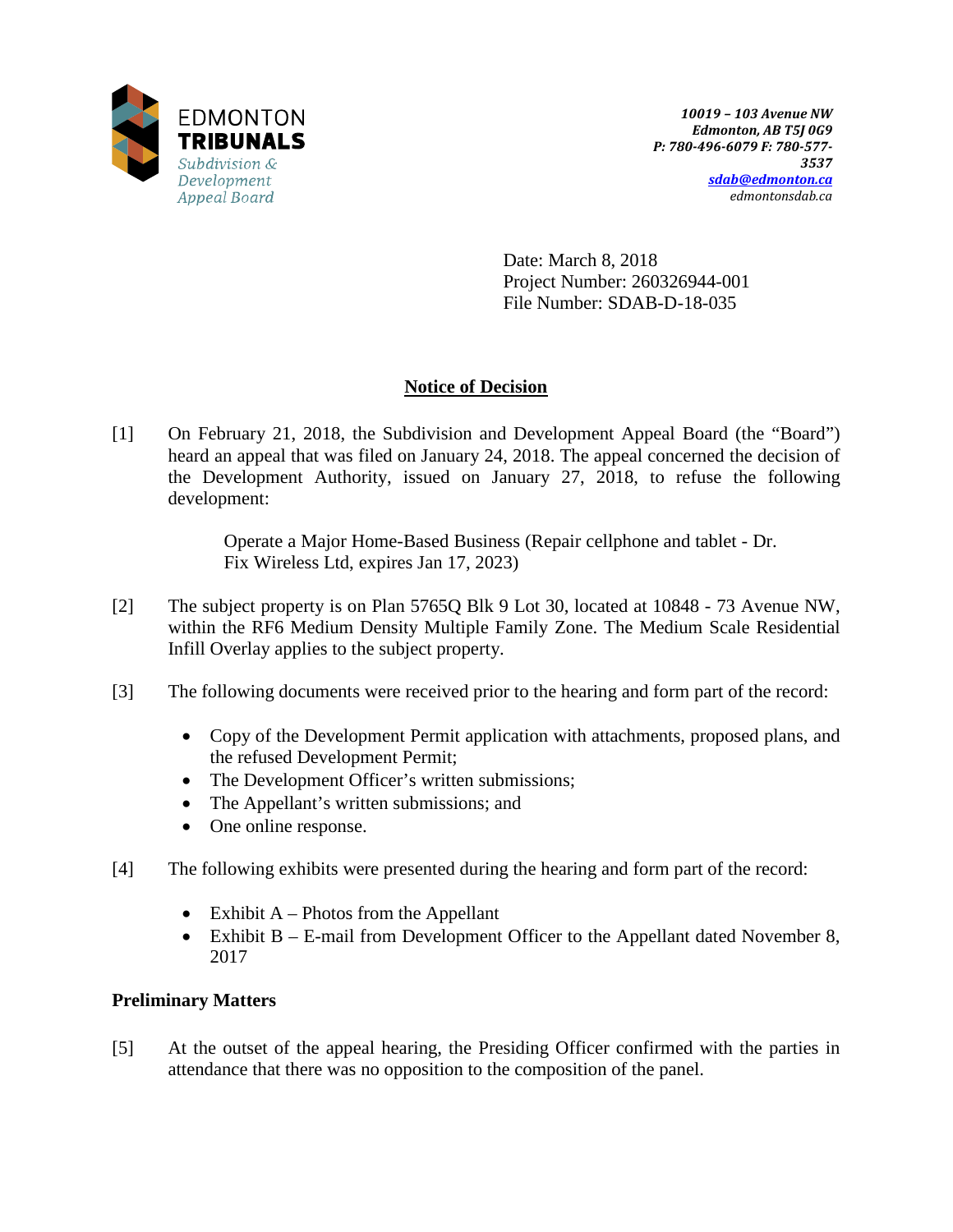- [6] The Presiding Officer outlined how the hearing would be conducted, including the order of appearance of parties, and no opposition was noted.
- [7] The appeal was filed on time, in accordance with Section 686 of the *Municipal Government Act*, RSA 2000, c M-26 (the "*Municipal Government Act*").

#### **Summary of Hearing**

- *i) Position of the Appellant, M. Zhang*
- [8] Mr. Zhang disputes that this business should be classed as a General Retail Store. While he did sell phone accessories in the past, he mainly repairs cell phones now.
- [9] The October 23, 2017 inspection photos in the Development Officer's written submission are no longer applicable. He has followed the recommendations in the Development Officer's e-mail dated November 8, 2017, and has changed the property back to a Single Detached House. He feels he has complied with all of her suggestions and has reduced the floor area of the business so it now occupies a total floor area of only 10 feet by 10 feet. He showed photos of what his work area currently looks like (marked Exhibit A) and stated the he only uses small tools such as a screw driver.
- [10] He believes the property now meets the definition of "Dwelling" as per Section 6.1(31) of the *Edmonton Zoning Bylaw*:

A self-contained unit compromised of one or more rooms accommodating sitting, sleeping, sanitary facilities, and a principal kitchen for food preparation, cooking and serving. A Dwelling is used permanently or semi-permanently as a residence for a single Household.

- [11] He disagrees with the Development Officer that the building appears commercial. He checked online and could not find any specific rules as to what that means. Different people have different opinions and he believes that the property appears to be a home.
- [12] He disagrees with the statement contained in the third reason for refusal that reads:

"The main floor is developed as a commercial retail store and the rest of the house appears to be the staff room, office, and storage for the proposed business, contrary to section 75.6."

He showed photos of the basement (Exhibit A) which show he has printers, storage boxes, garden tools and other personal effects that are not related to his business. He uses his basement for storage as he does not have a garage and there is no staff room located in the basement. He also showed photos of the main floor area which showed the kitchen and bathroom area.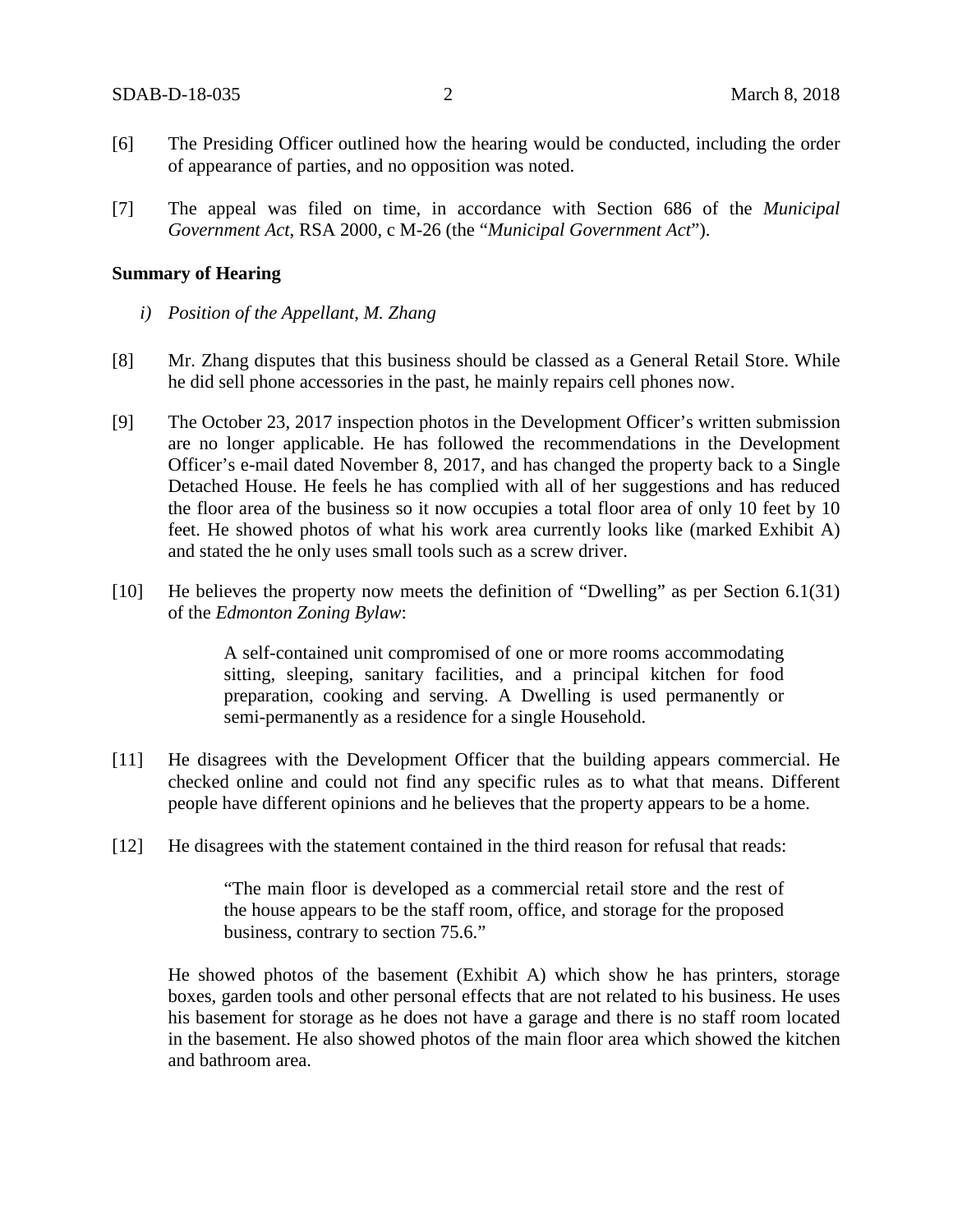- [13] The property is located on a corner lot and he has improved the appearance from 109 Street by doing some landscaping.
- [14] He does not agree with the online response that suggested that parking is an issue:
	- a) The corner lot location provides plenty of parking possibilities and parking is permitted on both sides of the street in front of his home.
	- b) The subject property has no garage which allows for extra parking in the rear.
	- c) A Google photo dated May, 2017, confirms there is plenty of parking available.
	- d) Photos taken yesterday of cars parked along the street do not belong to his customers as he had no clients at the time these photos were taken.
- [15] He disagrees with the Development Officer that this business would be more appropriately located in a Commercial Zone. The scale of his business is too small for a commercial location and he cannot afford to rent a commercial space. He can focus on repair work if selling accessories is not permitted.
- [16] He provided the following responses to questions from the Board:
	- a) He has lived at the subject site since he purchased it last year. He spent a couple of months doing renovations prior to moving in.
	- b) The address on his driver's licence shows a different property that he still owns. He has not yet changed it.
	- c) His work area occupies approximately 100 square feet of the 700 square foot main floor area. There is a kitchen and a bathroom located on the main floor in addition to his work area.
	- d) The glass display case shown in the Development Officer's photos has been removed but the display boards are still there. He can remove them as he sells very few accessories and focuses on repair work. He was not aware that he was not permitted to sell anything as this was not stated in the Development Officer's November 8, 2017 e-mail.
	- e) He confirmed there is an 8 by 11 paper sign on the door which refers to "walk-in" clients. This sign can be removed as customers always call for availability.
	- f) He has one part time employee; business has slowed down so he mostly works by himself.
	- g) He is willing to make any changes required. He confirmed that two inspections have been conducted; he did not request a third inspection.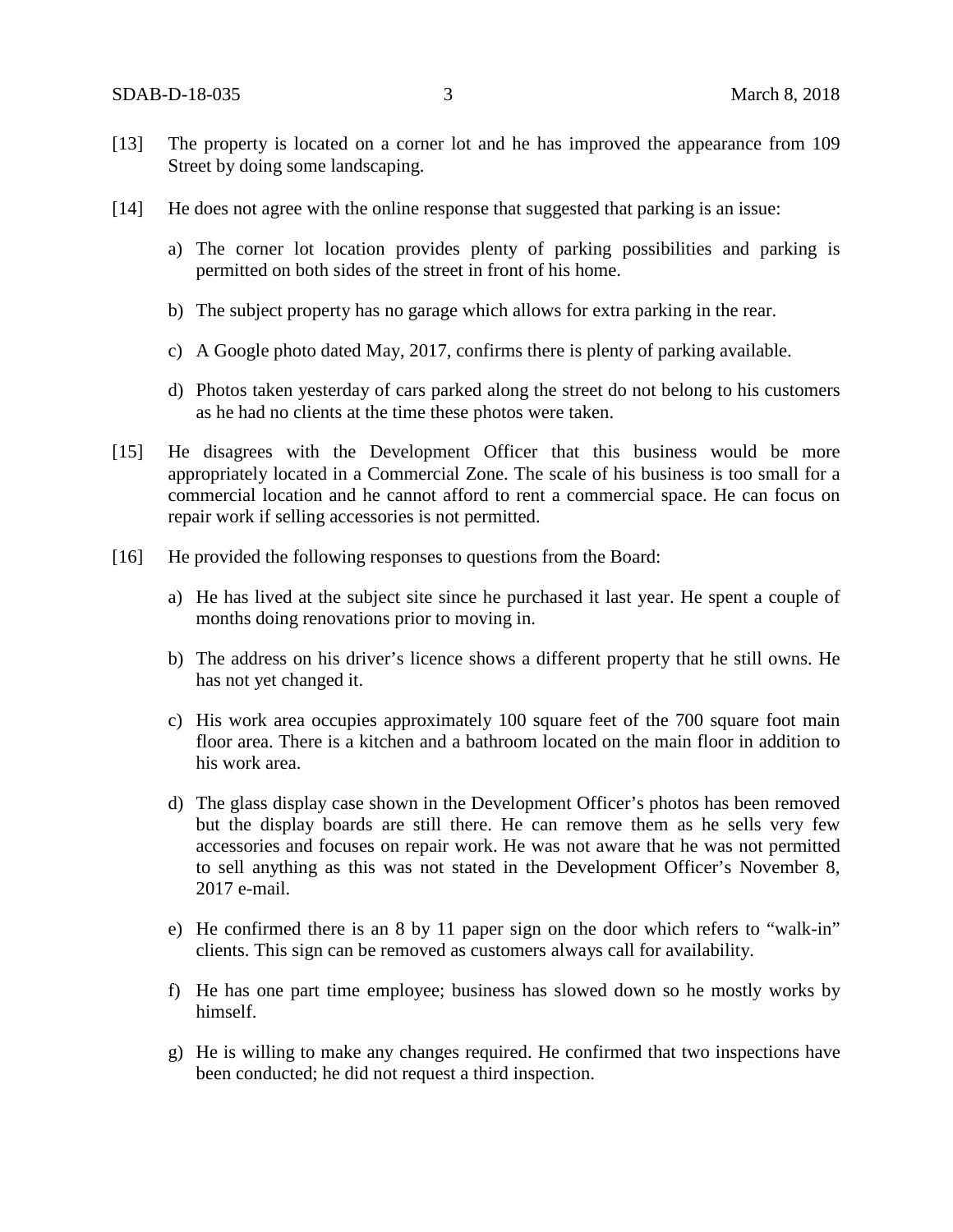- h) He does not have a problem with any of the proposed conditions of the Development Officer should the Board grant his appeal.
- *ii) Position of the Development Officer, Ms. R. Lee*
- [17] The Development Authority did not attend the hearing and the Board relied on Ms. Lee's written submission.

#### **Decision**

[18] The appeal is DENIED and the decision of the Development Authority is CONFIRMED. The development is REFUSED.

#### **Reasons for Decision**

- [19] Under Section 7.3(7) of the *Edmonton Zoning Bylaw*, a Major Home Based Business means (in part) development consisting of the Use of an approved Dwelling or Accessory building by *a resident of that Dwelling* for one or more businesses that may generate more than one business associated visit per day. The *business Use must be secondary to the Residential Use of the building* and *shall not change the residential character of the Dwelling* or Accessory building. This Use includes Bed and Breakfast Operations *but does not include General Retail Sales* (emphasis added).
- [20] Evidence was submitted that a significant portion of the main floor of this bungalow has been converted for the purposes of the business and the business utilized display cases and display boards, indicative of a retail sales use.
- [21] Based on the evidence submitted, the Board finds that the proposed development does not comply with the definition of a Major Home Based Business for the following reasons:
	- 1. The Board is not persuaded that the subject property is the principal Dwelling of the property owner who acknowledged that it may be used "semi-permanently" as a residence.
	- 2. The business Use appears to be the primary, not the secondary Use of the building.
	- 3. The business Use changes the residential character of the Dwelling.
- [22] The Board agrees with the finding of the Development Officer that the proposed development is a General Retail Store, which is neither a Permitted nor Discretionary in the RF6 Medium Density Multiple Family Zone.
- [23] Pursuant to Section 687(3) of the *Municipal Government Act*, the Board cannot approve a Use that is neither Permitted nor Discretionary in the Zone.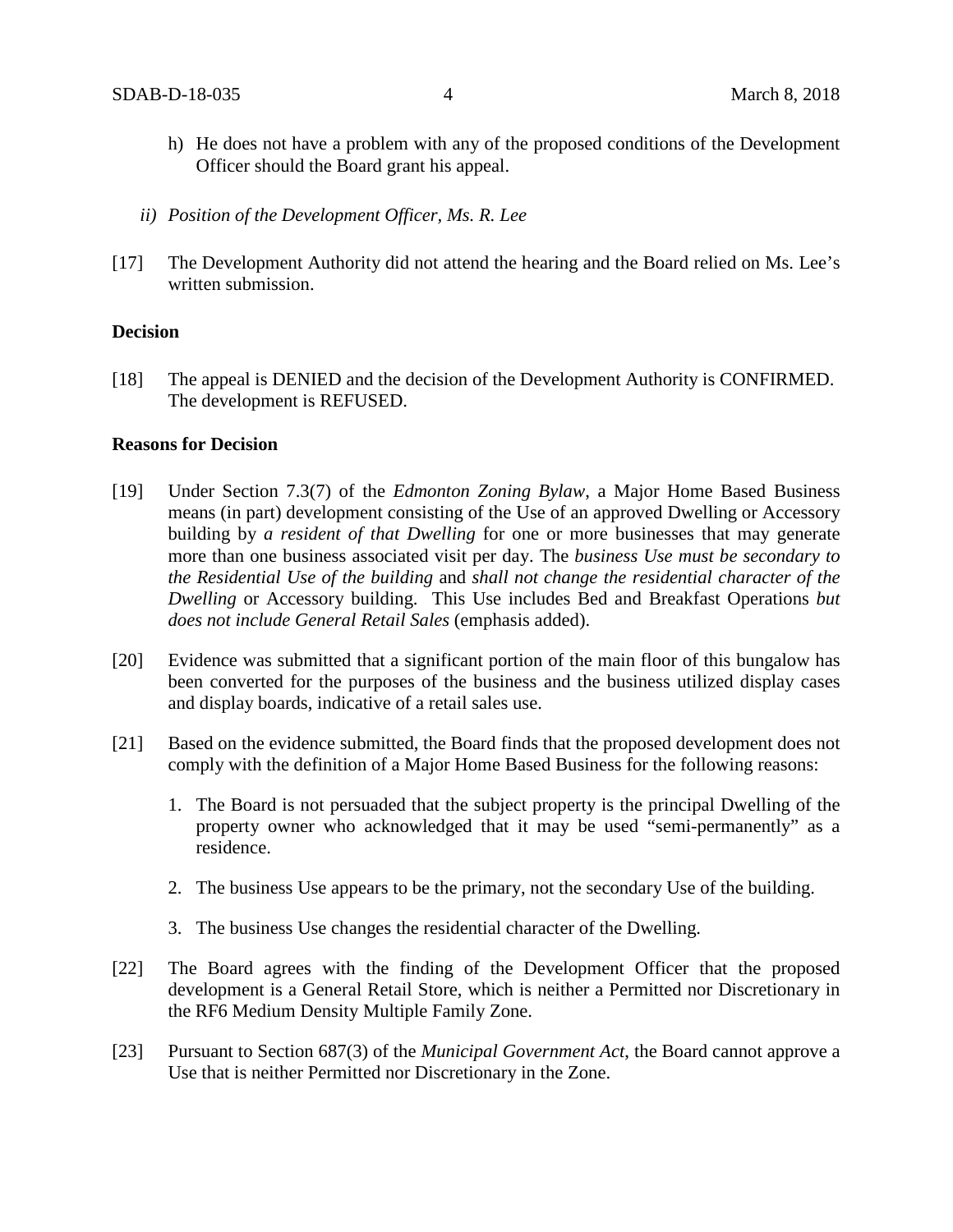[24] Thus, the Appeal is dismissed.

Noel Somerville, Presiding Officer Subdivision and Development Appeal Board

Board Members Present Mr. M. Young; Mr. R. Hachigian; Ms. E. Solez; Mr. K. Hample